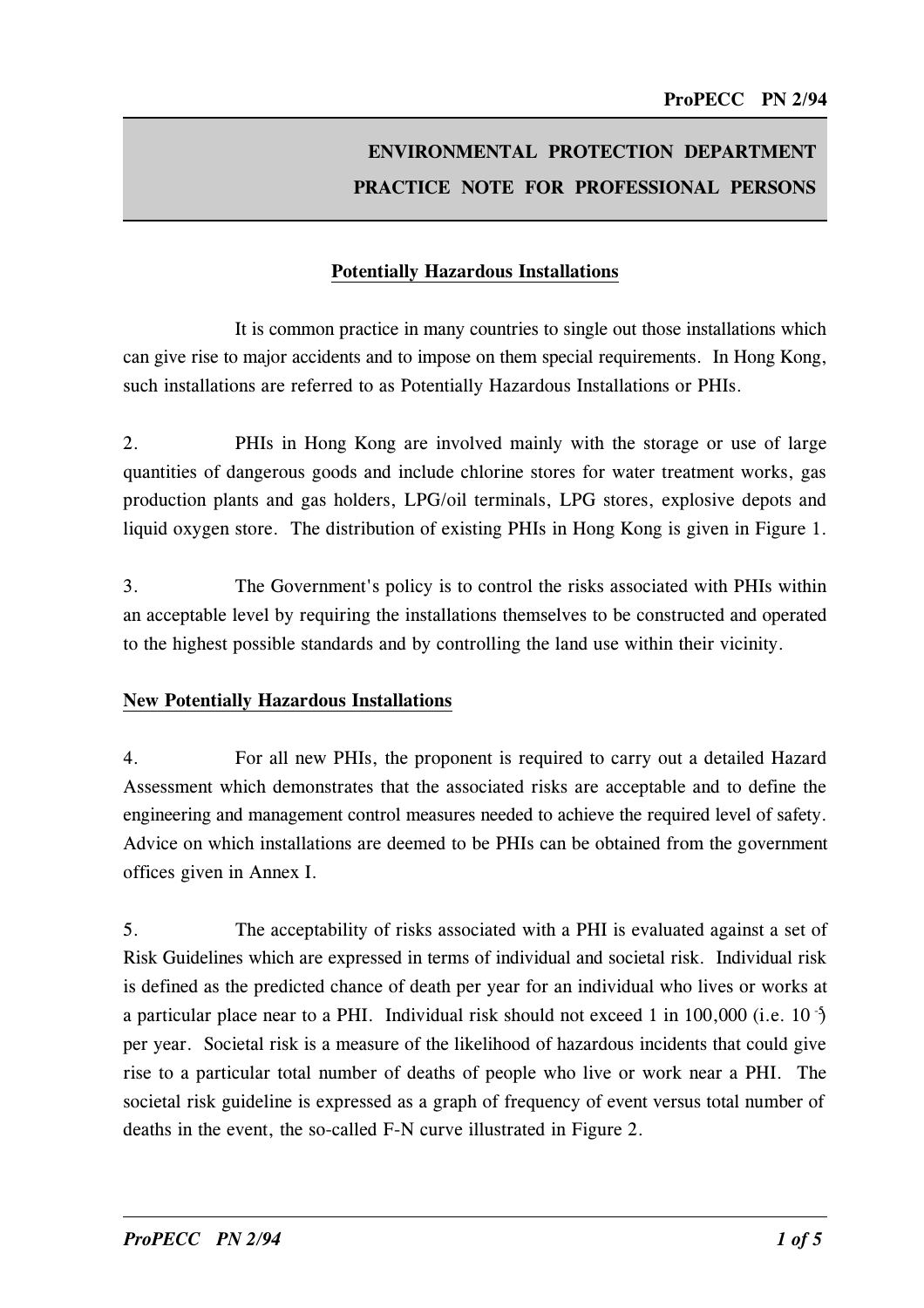#### Developments near Potentially Hazardous Installations

 living near PHIs. This is achieved by control over new developments within "consultation 6. The government's risk management strategy includes limiting the population zones" surrounding the PHIs. Information on these zones, which can extend up to 1,000 metres from some PHIs, is available from the relevant District Planning Office.

### Further Information

7. Further information and guidance on the above is available from the Government contacts listed in Annex I.

8. The Risk Guidelines and planning controls applicable to PHIs are published in Chapter 11 of the Hong Kong Planning Standards and Guidelines which is available from Planning Department.

> (Stuart B. Reed) Director of Environmental Protection

Environmental Protection Department 28/F Southorn Centre 130 Hennessy Road Wan Chai

Issued August 1994 Ref. : EP 81/C2/28 Annex I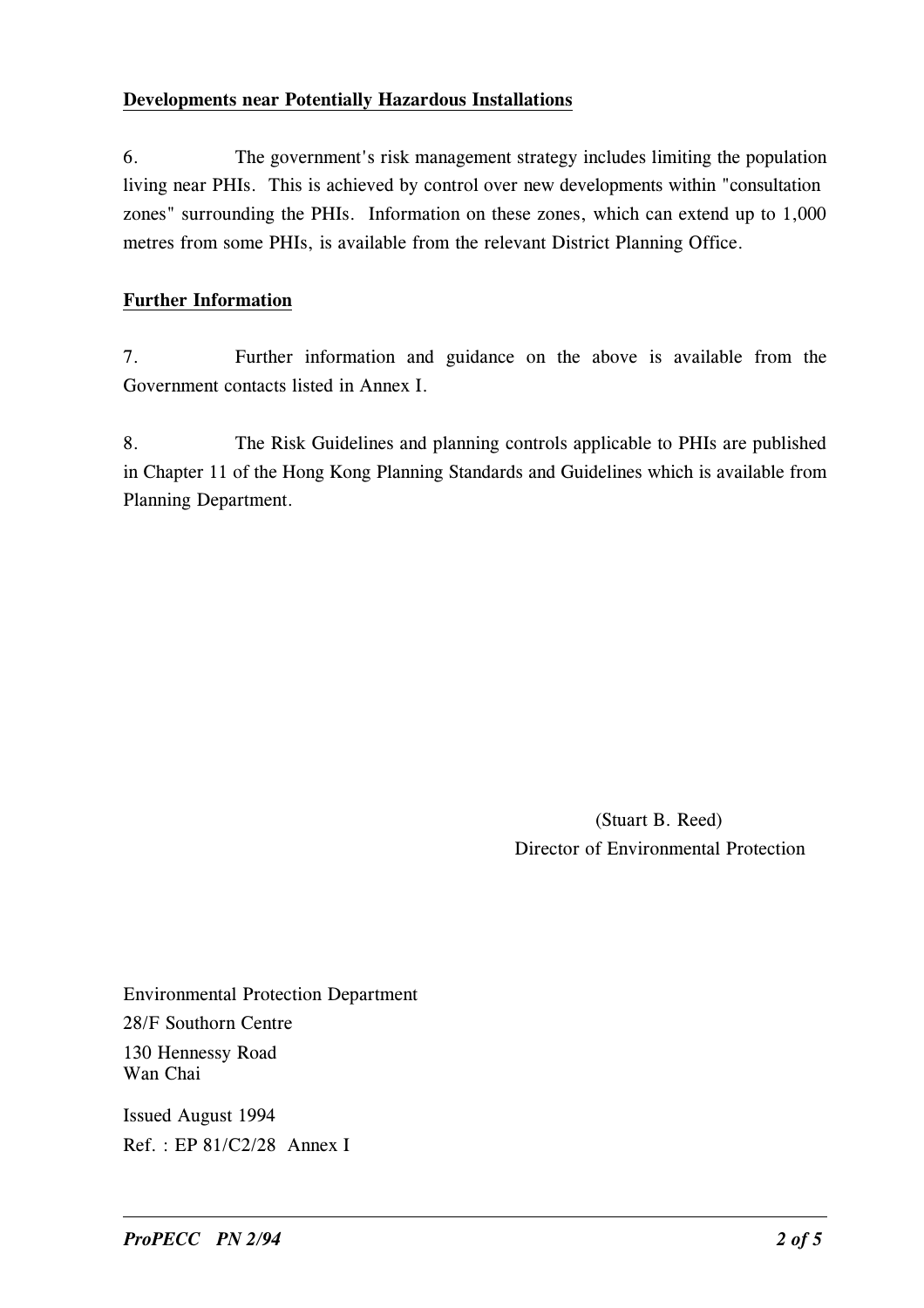#### Annex I

## Government Contacts for Further Information

 There are existing 34 PHIs in Hong Kong. They include the larger LPG storage facilities, gas works, chlorine stores at water treatment works and explosives factories and depots. Their location and reference numbers are shown in Figure 1.

For enquiries, please contact:

| Department                                                              | Installation                                                                                                       | Telephone                                                                                                           |  |
|-------------------------------------------------------------------------|--------------------------------------------------------------------------------------------------------------------|---------------------------------------------------------------------------------------------------------------------|--|
| <b>Fire Services Department</b>                                         | N23                                                                                                                | 733 7746                                                                                                            |  |
| <b>Water Supplies Department</b>                                        | H6, H7, N19<br>N13, N14, N18<br>N15, N36, N37<br>N16, N17, N20, N22<br>N21                                         | 880 2555<br>(CE/HK)<br>399 4228<br>(CE/MNE)<br>399 4171<br>(CE/MSW)<br>(CE/MNW)<br>399 4328<br>(CE/MSE)<br>399 4338 |  |
| Gas Standards Office,<br>Electrical & Mechanical<br>Services Department | H3, H4, H5, K1, K3, N1,<br>N2, N4, N5, N6, N8,<br>N10, N11, N12, N31, N34                                          | 895 8683                                                                                                            |  |
| Civil Engineering<br>Department                                         | K5, N24, N26                                                                                                       | 762 5307                                                                                                            |  |
| <b>Environmental Protection</b><br>Department                           | Risk advisor on:<br>H6, H7, K5, N13, N14,<br>N15, N16, N17, N18,<br>N19, N20, N21, N22,<br>N23, N24, N26, N36, N37 | 594 6304                                                                                                            |  |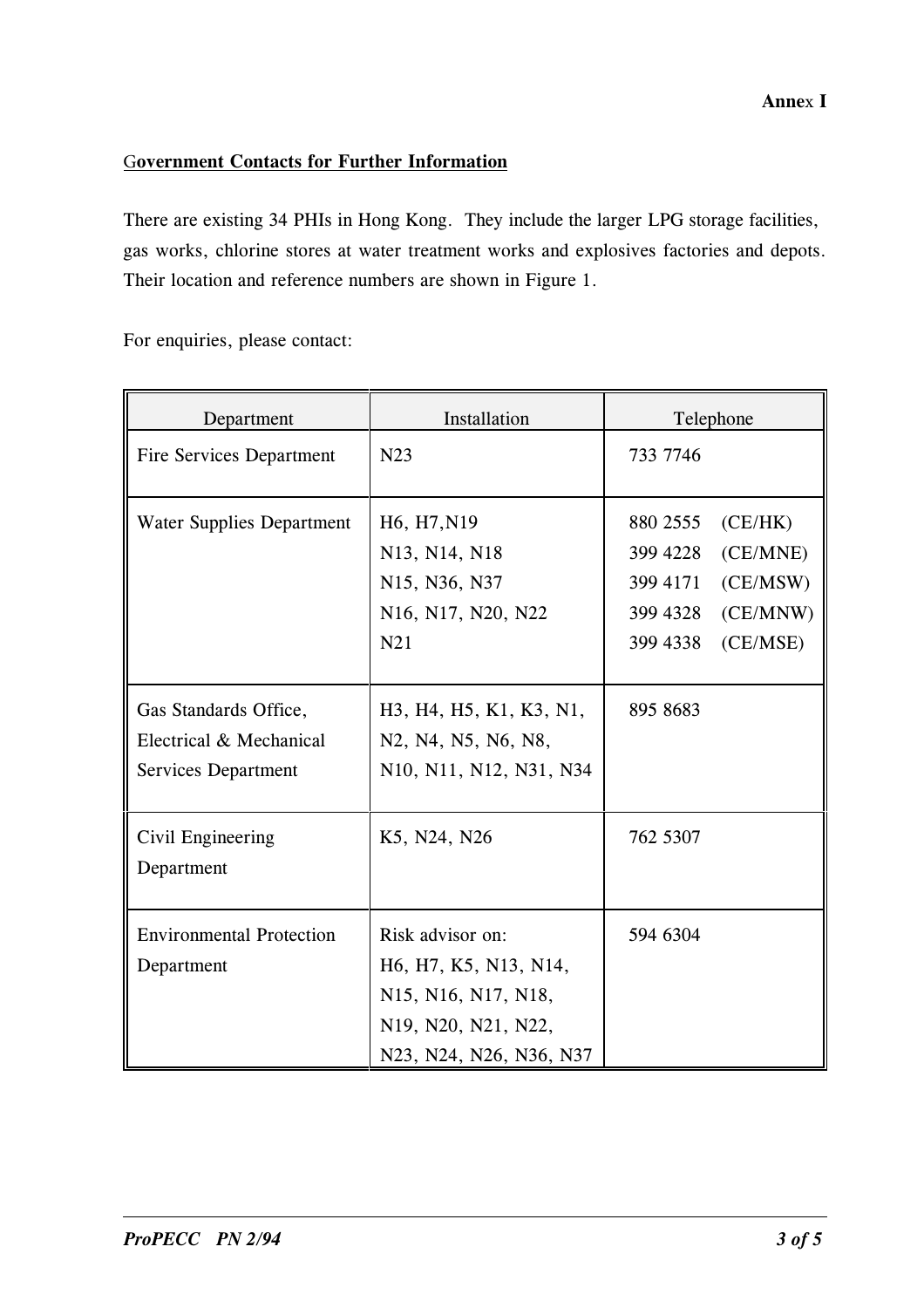

**ProPECC** PN 2/94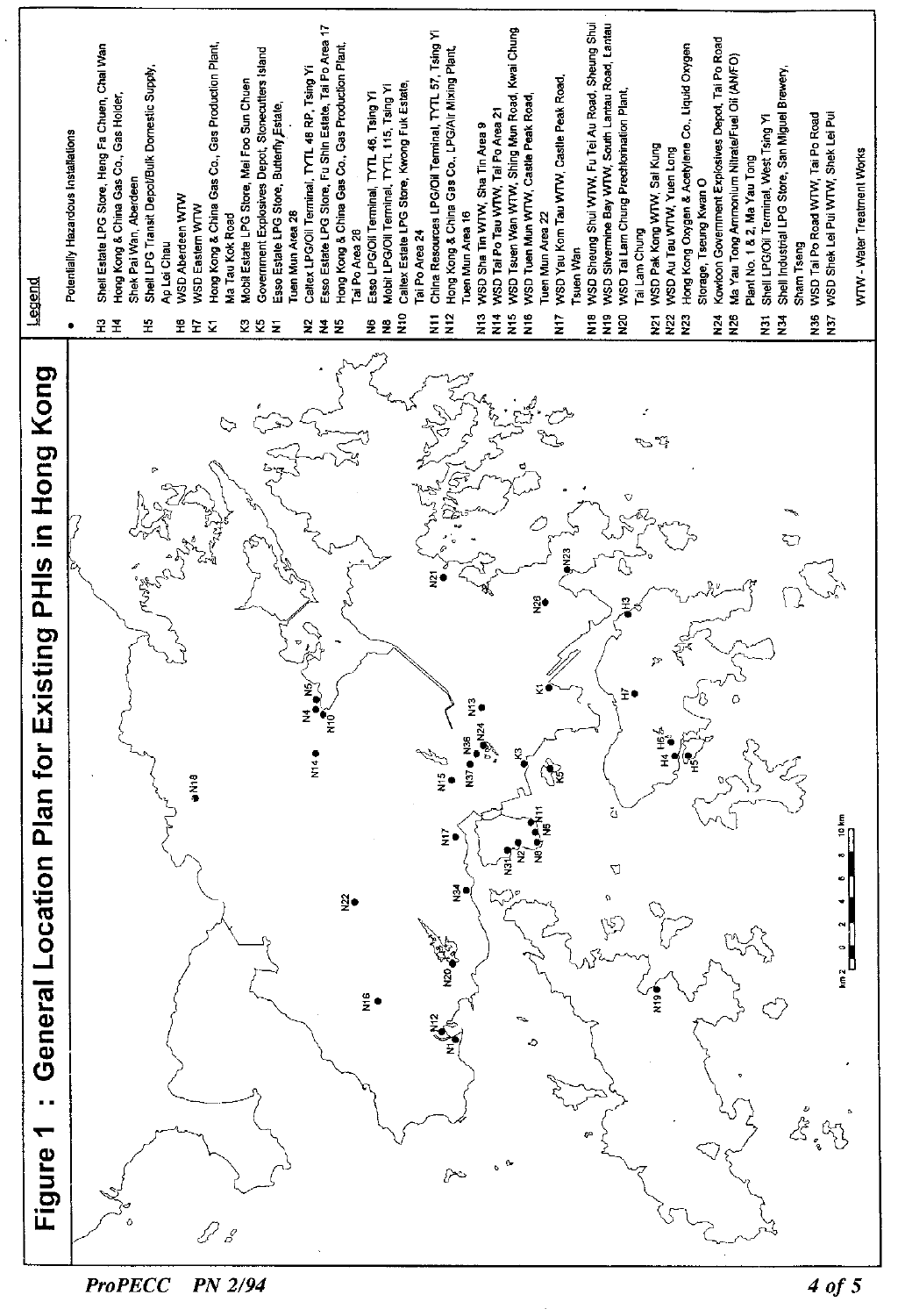**Figure 2 : Societal Risk Guideline**